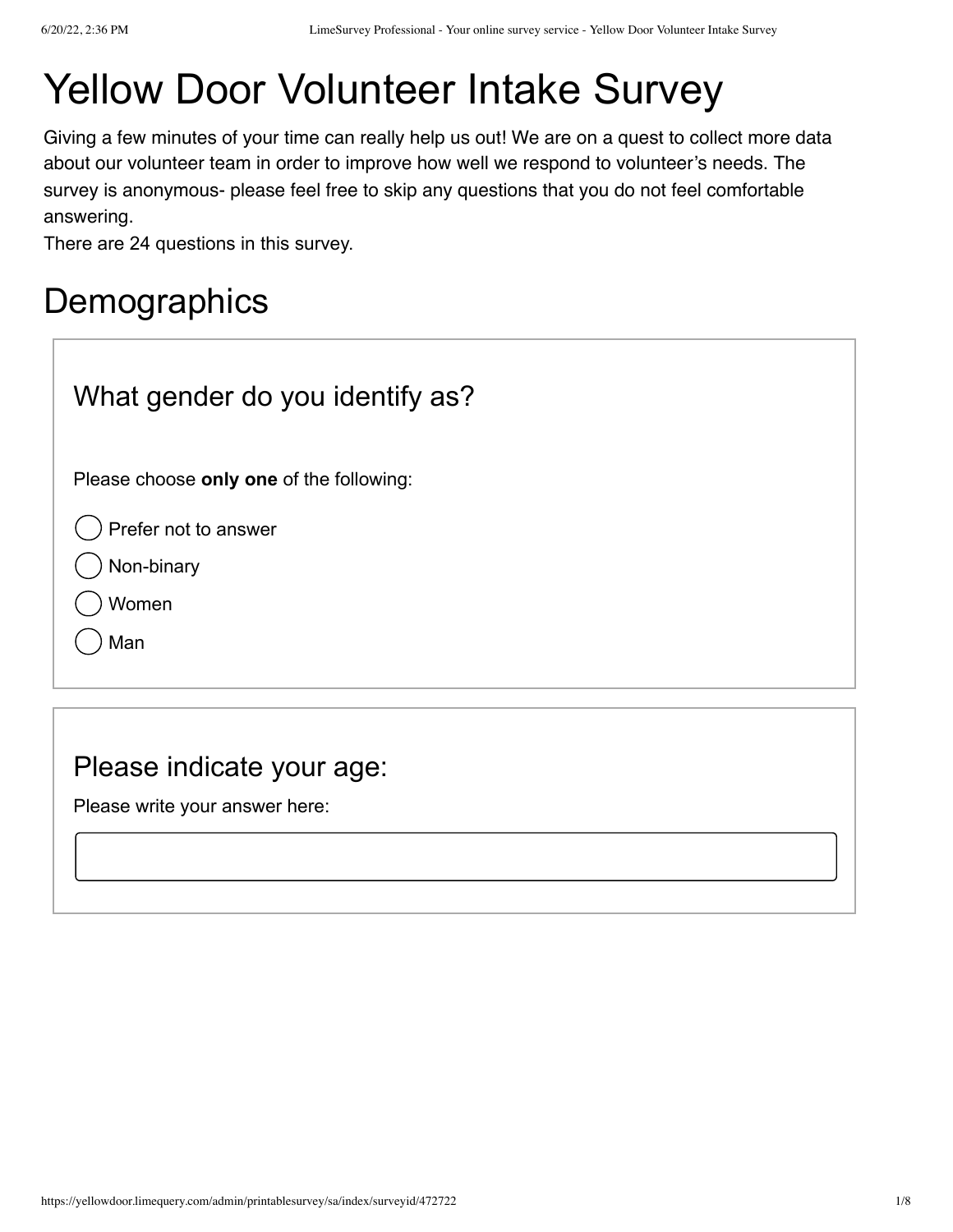What is the highest level of education you have completed?

Please choose **only one** of the following:

- High School
- Some CEGEP/ College
- CEGEP/ College
- Some Bachelor's Degree
- Bachelor's Degree
- Some Master's Degree
- Master's Degree
- Some Ph.D. or higher
- Ph.D. or higher

#### Where were your born?

Please choose **only one** of the following:

Prefer not to say

- Quebec
- Canada
- Outside Canada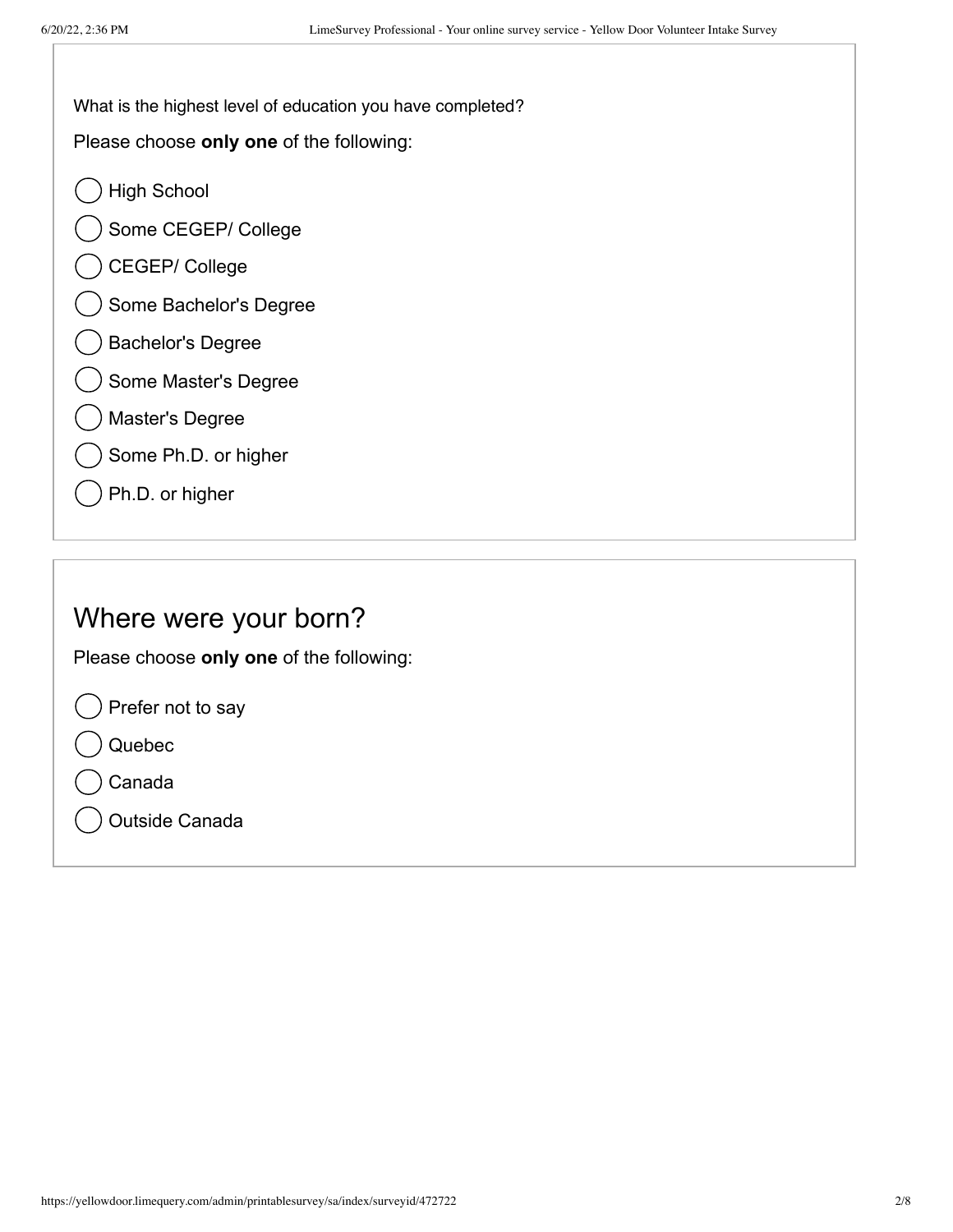How often do you interact with your family and friends?

Please choose **only one** of the following:

 $\bigcirc$  Every day

Every week

Every two weeks

Every month

Once a year

### **Motives**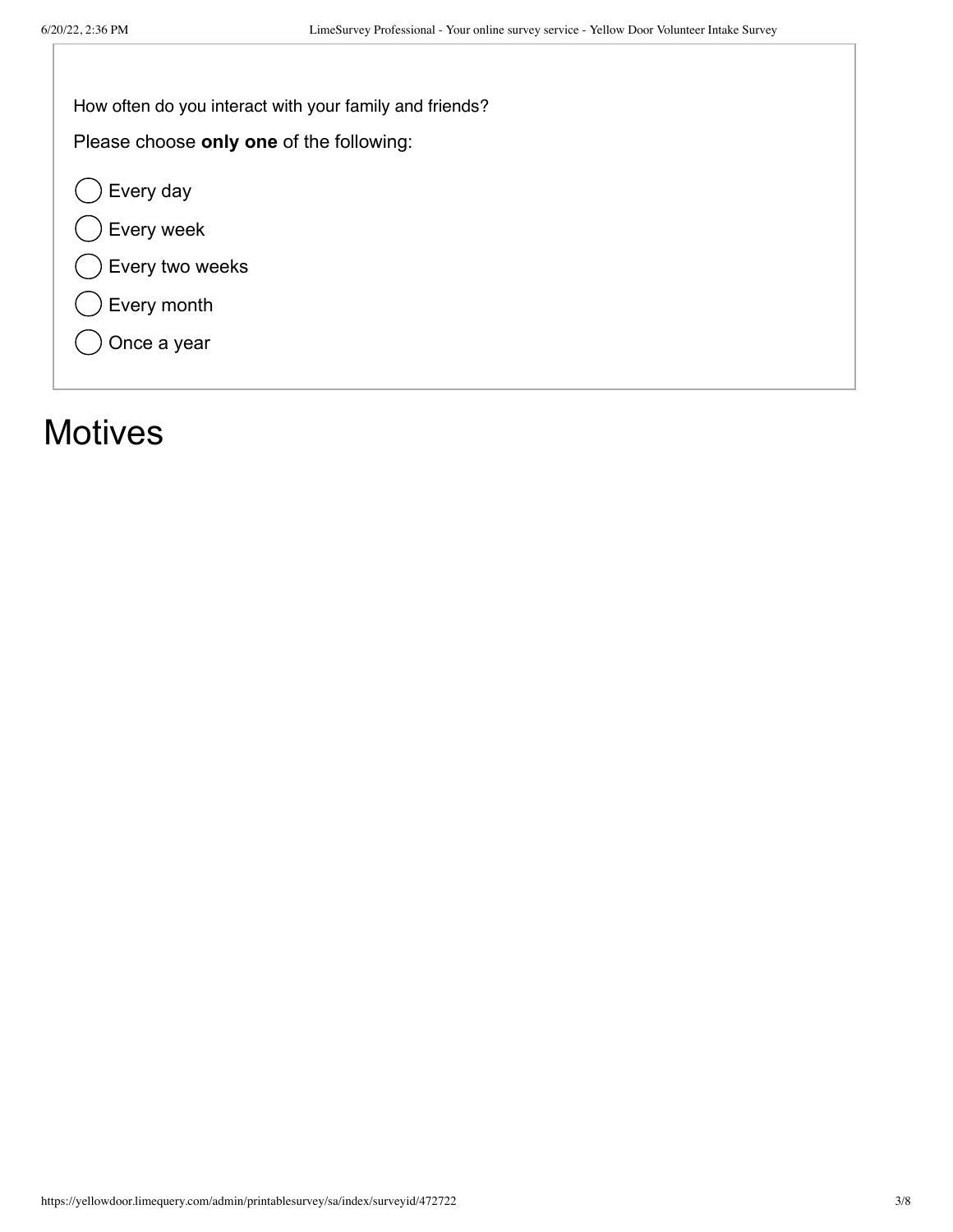Please indicate how important each one of the following possible reasons for volunteering are to you.

Please choose the appropriate response for each item:

|                                                                                          | Not at<br>all | <b>Not</b> | <b>Somewhat</b> | importantmportantmportantleutral | <b>Somewhat</b> | <b>Extremely</b><br>important mportant portant |
|------------------------------------------------------------------------------------------|---------------|------------|-----------------|----------------------------------|-----------------|------------------------------------------------|
| I feel it is important to<br>help others.                                                |               |            |                 |                                  |                 |                                                |
| <b>Volunteering allows me</b><br>to gain new learning<br>experiences.                    |               |            |                 |                                  |                 |                                                |
| Volunteering is an<br>opportunity to meet<br>new people.                                 |               |            |                 |                                  |                 |                                                |
| <b>Volunteering allows me</b><br>to grow as a person.                                    |               |            |                 |                                  |                 |                                                |
| Volunteering can help<br>me explore my career<br>options at a nonprofit<br>organization. |               |            |                 |                                  |                 |                                                |
| To do something for<br>my community.                                                     |               |            |                 |                                  |                 |                                                |
| To help others by<br>making use of my<br>professional skills.                            |               |            |                 |                                  |                 |                                                |
| To build a better world.                                                                 |               |            |                 | $(\ )$                           |                 |                                                |
| <b>Volunteering allows me</b><br>to network for support.                                 |               |            |                 |                                  |                 |                                                |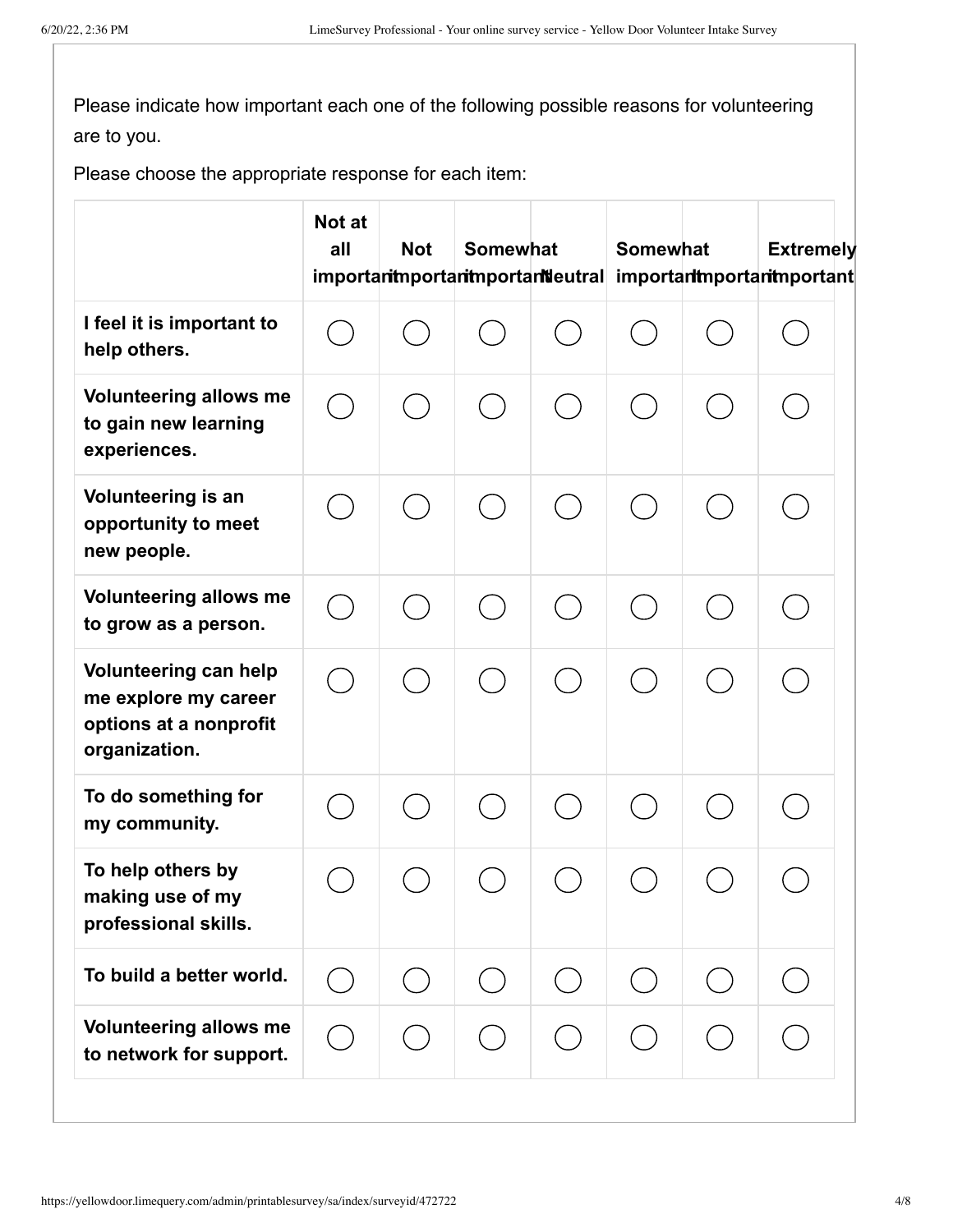### {sum(reasons\_SQ001.value)}

{sum(reasons\_SQ002.value)}

{sum(reasons\_SQ003.value)}

{sum(reasons\_SQ004.value)}

{sum(reasons\_SQ005.value)}

{sum(reasons\_SQ006.value)}

{sum(reasons\_SQ007.value)}

{sum(reasons\_SQ008.value)}

{sum(reasons\_SQ009)}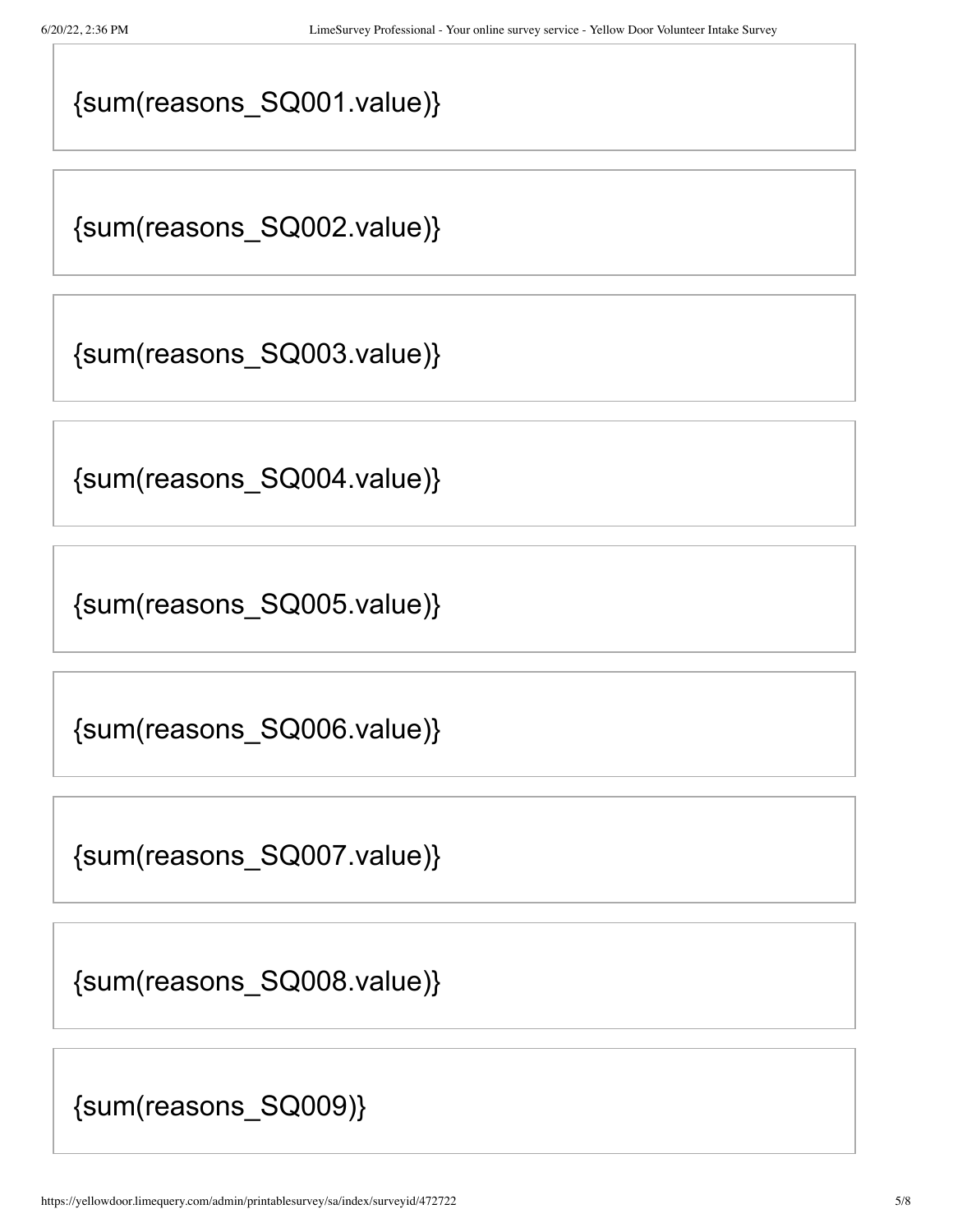# Loneliness

The next questions are about how you feel about different aspects of your life. For each one, tell me how often you feel that way.

|                                                          | <b>Hardly Ever</b> | Some of the time | <b>Often</b> |
|----------------------------------------------------------|--------------------|------------------|--------------|
| How often do you feel<br>that you lack<br>companionship? |                    |                  |              |
| How often do you feel<br>left out?                       |                    |                  |              |
| How often do you feel<br>isolated from others?           |                    |                  |              |

{sum(loneliness\_SQ001.value, loneliness\_SQ002.value, loneliness\_SQ003.value)}

{if(lonelinesstotal.value ==6 OR lonelinesstotal.value >6,"lonely")}

 $\{$ if(lonelinesstotal.value == 3 OR lonelinesstotal.value < 6, "notlonely")}

### Perceived Health